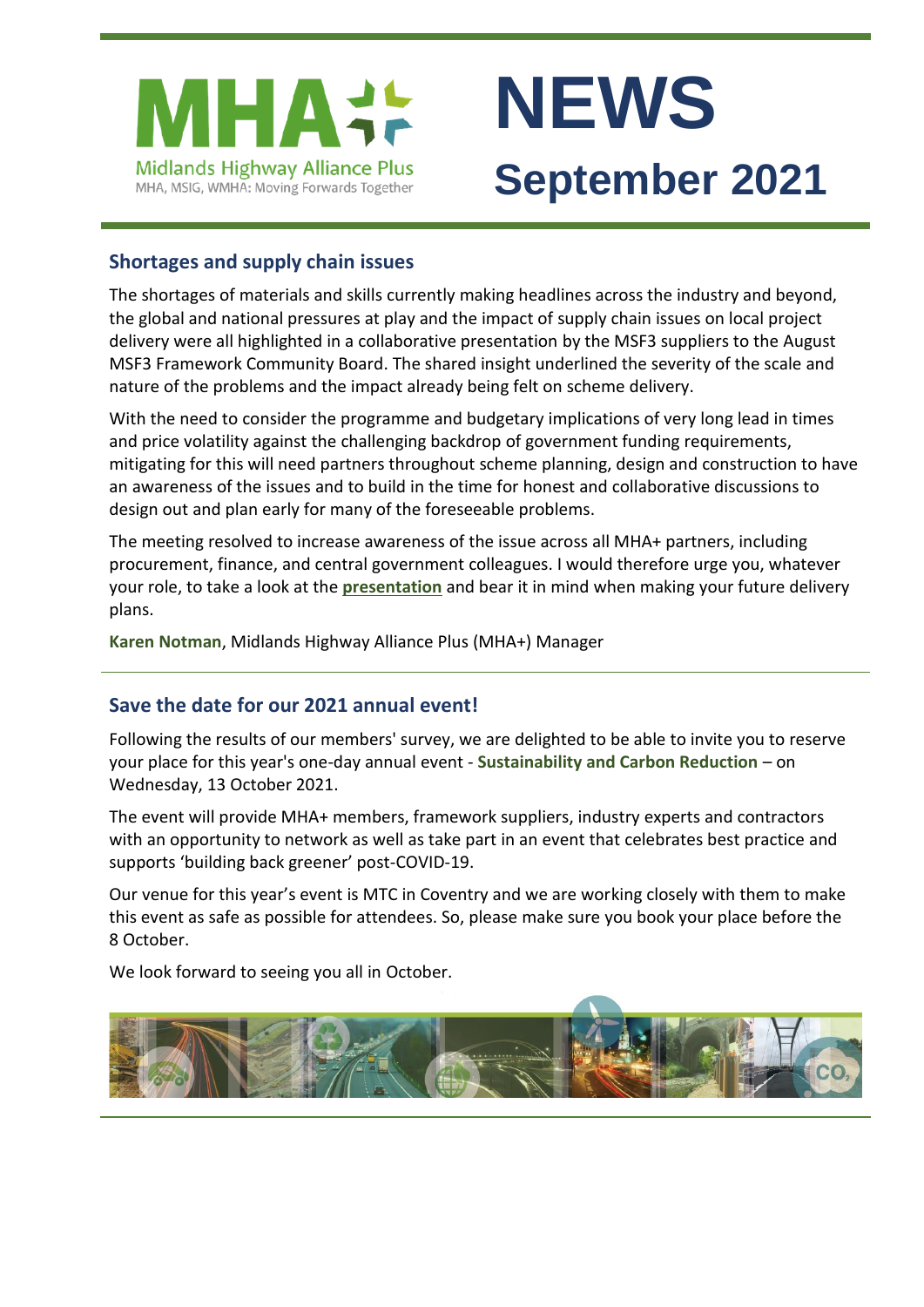## **Clive Hall is moving on**

After 29 years of working for Herefordshire and many years of involvement in MSIG, WMHA, MHA+ and other professional groups across the sector, Clive Hall is now moving on. He is taking advantage of an opportunity that has arisen through a corporate restructure at Herefordshire to leave his role as Head of Highways and Community Services at the Council at the end of this month. His last working day was 16 September and he has stepped back from MHA+ involvement from that date.

I would like to take this opportunity to thank Clive on behalf of the MHA+ for his many years of contribution to the MHA+, MHA, WMHA and MSIG. He has been a driving force in the sector, most recently in shaping the alliance as an active member of the MHA+ Executive and Programme Boards and in service improvement, as Chair of the Highways Asset Management Group.

I am sure that this is not the last we will see and hear of Clive. No doubt his path will cross with ours again at some point in the future.

#### **PSP3 Framework Board/Framework Community Board update**

Although the PSP3 Framework Managers managed to meet a couple of times over the summer, the planned PSP3 Framework Community Board in July unfortunately fell foul of the holiday season. I hope that you managed to get away, or at least enjoy some down time over the summer.

The next Framework Community Board meeting will be held in October. This will be the first ever meeting of the PSP3 Framework Community Board not chaired by Peter so we will be taking the opportunity to discuss the format for future meetings and who should chair them. I will be sending out a survey shortly to inform the meeting.

Framework performance discussions rely on performance satisfaction scores for the projects and secondment work undertaken under the framework so I would like to remind you to please make every effort to return these regularly and in a timely way.

One of the challenges ahead of us is to improve our links and relationships across the wider alliance. With that in mind, the PSP3 Framework Managers have asked for a representative of the Service Improvement Groups to attend one of their meetings to explain what they do in more detail - so if you would like to showcase the work you are doing in your service improvement group, then please contact Karen Notman.

Please be reminded that the PSP3 framework rates increased by 0.84% at the end of April (based on industry indexation figures) so this increase will be coming through on supplier invoices for any work done since then.

## **Update to Lot 2 Mini-competitions for IR35**

The processes for Lot 2 mini competition will be updated shortly to ensure that we balance the ability to offer a broad range of temporary staff against the government's IR35 requirements. Clients will be asked to clarify the scope of the pool that temporary staff can be drawn from, to determine what is needed to ensure compliance with IR35 without any unnecessary paperwork. Your usual supplier contacts will be able to advise you in the meantime.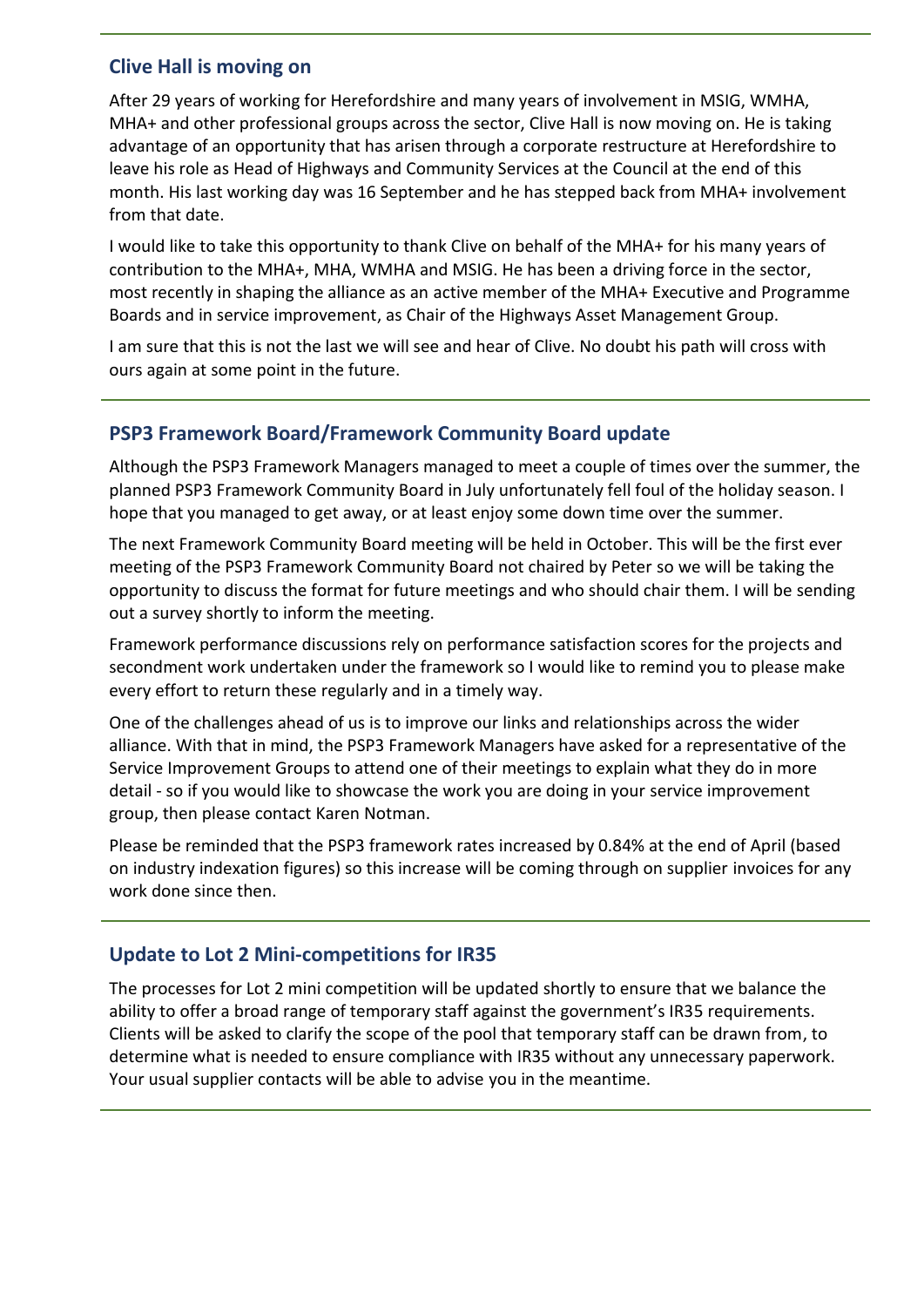## **Introduction to Civils 3D webinars**

Waterman Aspen have arranged for Phil Holmes, a Highway Engineer with over 15 years public and private sector experience, to deliver an **'Introduction to Civils 3D'** webinar via Microsoft Teams. Phil is proficient in Civils 3D and was the Highway Engineer responsible for the detailed design of the **[ICE Robert Stephenson Awards 2020 Medium Sized Project of the Year](https://www.ice.org.uk/news-and-insight/latest-ice-news/ice-ne-awards-recognise-top-engineering-projects) – Northern [Gateway \(£6m\)](https://www.ice.org.uk/news-and-insight/latest-ice-news/ice-ne-awards-recognise-top-engineering-projects)**.

The sessions are intended for anyone new to Civils 3D who wants to understand the basics and where to start with the software. It will cover the following:

- Creating a surface introduction
- Topographical survey information -in various forms
- Creating/building a topographical surface from survey data (points, lines, blocks, etc.)
- Receiving topographical survey data in TIN format (Triangular Irregular Networks)
- Displaying the surface and the various elements that can be displayed as part of this (contours, slope arrows, triangulation, etc.)

The session will use the software, demonstrating step by step guidance (not just running through PowerPoint slides). Each session will cater for groups of up to 10 people and last around 90 mins, allowing for interaction and Q&A. It is not essential for attendees to have access to Civils 3D software, but it is suggested that they bring a notepad (additional notes will be shared after the session). Proposed dates are likely to be towards the end of September/October. Provisional dates are currently as follows:

- 28 Sep  $@12:30$
- 30 Sep @ 12:30
- 5 Oct @ 9:30
- 7 Oct @ 9:30
- 12 Oct @ 12:30
- 14 Oct @ 12:30
- 19 Oct @ 14:30
- 21 Oct @ 14:30
- 26 Oct @  $9:00$
- 28 Oct @ 12:30

Please email **[vince.mandeir@watermanaspen.co.uk](mailto:vince.mandeir@watermanaspen.co.uk)** with your interest. He will need the number of attendees and their email addresses to send them calendar invitations.

# **Calling all term maintenance specialists - New Service Improvement Group for Term Community being established**

The Programme Board agreed in July that the Term Community Board should be refreshed as a new Term Community Group under the service improvement workstream to focus on supporting members with developing best practice in term maintenance services, contracts and delivery models, whilst liaising closely with the Highways Asset Management Group.

New Terms of Reference have been drafted for both the Highway Asset Management and Term Community groups to reduce the potential for an overlap in interests. It is hoped that a Chair and Vice Chair for the new Term Community will be drawn from members with self-delivery and external delivery models.

Please contact **[Alice Russell](mailto:alice.russell@derbyshire.gov.uk) / [Karen Notman](mailto:Karen.Notman@leics.gov.uk)** if you propose to represent your authority on the new group or to volunteer as Chair or Vice-Chair.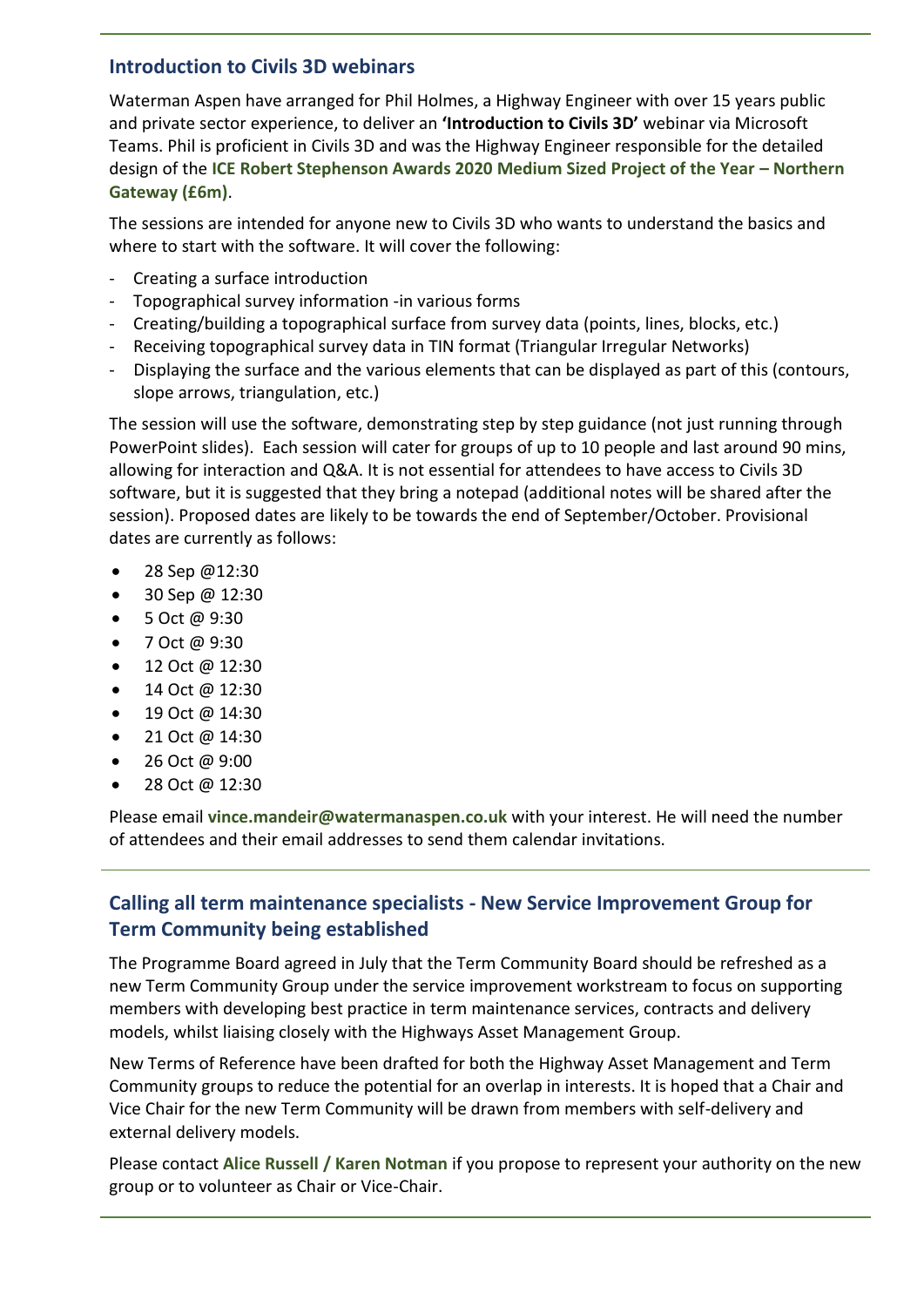#### **MHA+ Service Improvement Groups**

As you would expect, the summer months were a quieter period for the Service Improvement Groups (the Civil Parking Enforcement group met last on the 14 July). As autumn begins, so too do the Service Improvement Groups with three meetings in September and six scheduled for October.

Details of all upcoming Service Improvement Group meetings are available on the **[MHA+ Calendar](https://www.mhaplus.org.uk/calendar/)** and further information on each service improvement group is available on the **[MSIG website](https://msig.econtrack.com/Content.aspx?1802)**.

Please contact **[Alice Russell](mailto:alice.russell@derbyshire.gov.uk) / [Karen Notman](mailto:Karen.Notman@leics.gov.uk)** if you would like to access the MSIG website, use the online discussion boards or join any of the service improvement groups.

## **Horizon scanning and industry updates**

A summary of recently published reports, guidance, research, and engagement opportunities are outlined below:

**[Review of the digital intelligent brokerage project pilot](https://www.gov.uk/government/publications/review-of-the-digital-intelligent-brokerage-project-pilot)** – published as part of a Ministerial announcement, this report covers the work of Atkins with DfT and Wiltshire Council to respond to the Transport Select Committee's 2019 challenge around innovation in local roads. The Digital Intelligent Brokerage model helps authorities identify and articulate underlying issues that contribute to a particular pain point (in this case, potholes), and then engage with SMEs and other innovators across multiple sectors and academia, resulting in potential applications for the client organisation.

New **[Transport business case guidance](https://www.gov.uk/government/publications/transport-business-case#history)** is available from DfT – the guidance is updated to reflect the 2020 Green Book Review, which highlighted the importance of all departments following the same high-level framework when developing business cases that are strategically relevant and informed by robust evidence.

The latest in the series of CIPFA HAMP Network took place on 13, 14 and 15 September, with a focus on making the case for investment – visit **[www.cipfa.org/services/property/highways-asset](http://www.cipfa.org/services/property/highways-asset-management-planning-network)[management-planning-network](http://www.cipfa.org/services/property/highways-asset-management-planning-network)**

DfT has published a research paper covering options for **[implementing a new data standard for](https://www.gov.uk/government/publications/implementing-a-data-standard-for-road-condition-monitoring)  [road condition monitoring in England](https://www.gov.uk/government/publications/implementing-a-data-standard-for-road-condition-monitoring)**, which is provisionally scheduled to be implemented by the end of 2022.

Look out for further details on an event being organised by **[CECA](https://www.ceca.co.uk/)** and the Builders Merchants Federation on Optimising infrastructure materials supply which will bring together CECA members and material suppliers to talk about developing closer relationships with product and material suppliers to help identify and manage potential supply risks.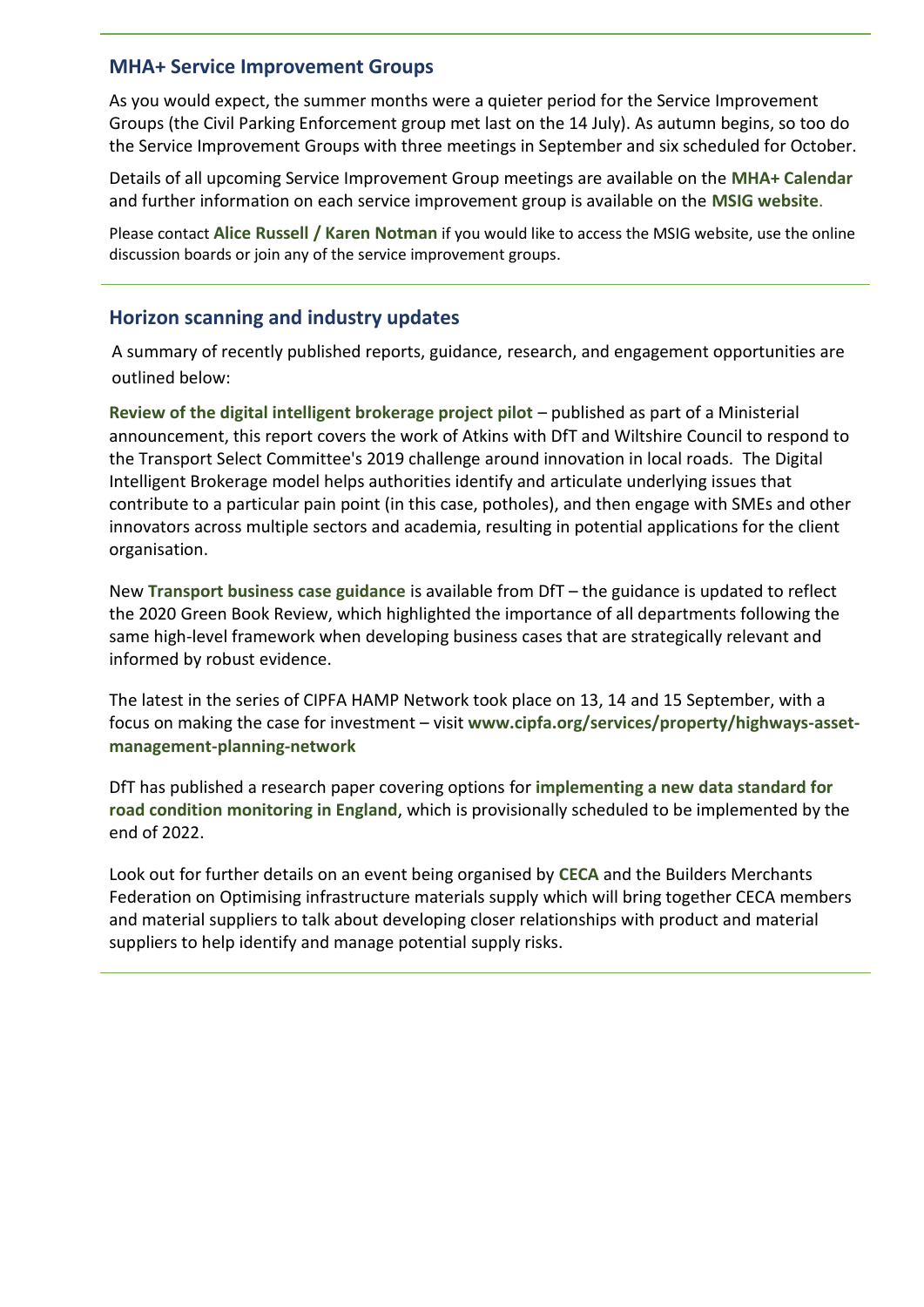#### **MHA+ Skills and development**

#### **Autumn 2021 - face to face learning events**:

**NEC 4 – Using the X22 early contractor involvement (eci) clause: 30 ScrttHrhber 2021** NSPCC National Training Centre, 3 Gilmour Close, Beaumont Leys, Leicestershire, LE4 1EZ

#### **NEC 4 – Using the X22 early contractor involvement (eci) clause: 23 November 2021 10.00am to 1.00pm**

Kents Hill Park, Swallow House, Timbold Drive, Milton Keynes, MK7 6BZ

We have developed this bespoke half-day event both to develop expertise in using X22 and support the delivery of MHA+ Medium Schemes Framework (MSF). Tim Knee- Robinson (NEC 4 drafter) will be the expert content provider, alongside MHA+ MSF framework manager, John Hooper. Click **[here](https://www.mhaplus.org.uk/events/new-2021-nec-4-using-x22-early-contractor-involvement-eci-clause-sc/)** for more information on (and how to book) this learning event

#### **NEC: be an effective Project Sponsor (SC) – 11 November 2021**

Best Western Yew Lodge Hotel, 33 Packington Hill, Kegworth, DE74 2DF

Another bespoke MHA+ learning event that has been evaluated and further developed with ICE, to support MHA+ members who are undertaking the project sponsor role. The updated content takes account of Project 13 Highways England Project Control Framework and NEC4. Click **[here](https://www.mhaplus.org.uk/events/new-nec-be-an-effective-project-sponsor-sc/)** for more information on (and how to book) this learning event

#### **MHA+ event attendance - COVID-19 guidelines**

We understand that you may have some concerns about attending face to face events; however, we have ensured that all venues meet our expectations to reduce risk. This includes securing larger venues that enable spaced seating, and doors and vents left open to maximise ventilation.

We continue to encourage:

- social distancing,
- washing your hands often,
- masks worn until you get to your seat,
- 'masks on the move'.

You are, of course, welcome to wear a mask throughout the event if you prefer.

#### **New e-learning virtual content:**

#### **ICE CDM 2015 – The full picture, principles and practice virtual learning course**

The high-level course -for those responsible for health and safety on a construction project has been developed as part of the ICE training portfolio (the leading provider of specialist training courses for civil engineering and construction professionals) and comprises of 8 modules and 1 test. Each module will take you about 40 minutes to complete. A digital certificate is awarded on completion of the test. This certificate can be added to your CPD portfolio as a demonstration of CPD activity comprising of 6 hours of learning. It is envisaged that the target audience will be operating at a senior level and the acquired learning subsequently modified to share with your project team.

**Make the most of the Learning Management System (LMS)** - members can access a range of learning, training and development opportunities provided by the MHA skills community, sector partners and MHA+ members through the **[LMS](https://www.mhaplus.org.uk/work-streams/skills-academy/learning-and-development/learning-management-system/)**.

Detailed information on all MHA+ events is available on the **[MHA+ calendar](https://www.mhaplus.org.uk/calendar/)**.